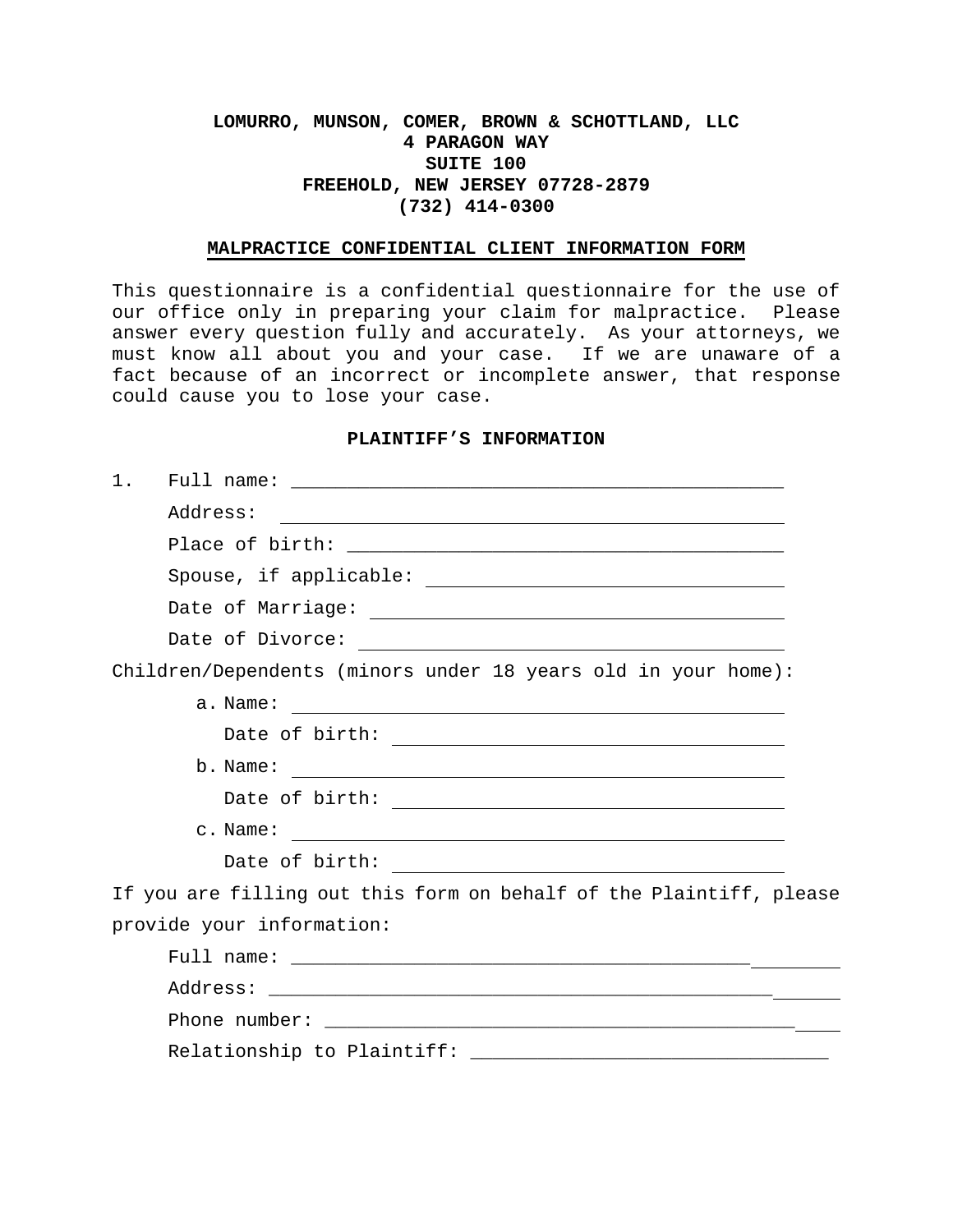## **CASE INFORMATION**

2. On what date did you first encounter Defendant(s)? If there is more than 1 Defendant, please list each separately.

| a. Defendant #1:      |
|-----------------------|
| Date first seen:      |
| b. Defendant #2:      |
| Date first seen:      |
| c. Defendant #3:      |
| Date first seen:      |
| $d.$ Defendant $#4$ : |
| Date first seen:      |

3. Please describe what happened and why you believe it was negligent.

\_\_\_\_\_\_\_\_\_\_\_\_\_\_\_\_\_\_\_\_\_\_\_\_\_\_\_\_\_\_\_\_\_\_\_\_\_\_\_\_\_\_\_\_\_\_\_\_\_\_\_\_\_\_\_\_\_\_\_\_\_\_\_\_

\_\_\_\_\_\_\_\_\_\_\_\_\_\_\_\_\_\_\_\_\_\_\_\_\_\_\_\_\_\_\_\_\_\_\_\_\_\_\_\_\_\_\_\_\_\_\_\_\_\_\_\_\_\_\_\_\_\_\_\_\_\_\_\_

\_\_\_\_\_\_\_\_\_\_\_\_\_\_\_\_\_\_\_\_\_\_\_\_\_\_\_\_\_\_\_\_\_\_\_\_\_\_\_\_\_\_\_\_\_\_\_\_\_\_\_\_\_\_\_\_\_\_\_\_\_\_\_\_

\_\_\_\_\_\_\_\_\_\_\_\_\_\_\_\_\_\_\_\_\_\_\_\_\_\_\_\_\_\_\_\_\_\_\_\_\_\_\_\_\_\_\_\_\_\_\_\_\_\_\_\_\_\_\_\_\_\_\_\_\_\_\_\_

### **MEDICAL HISTORY**

3. For what reason did you first consult the Defendant?

\_\_\_\_\_\_\_\_\_\_\_\_\_\_\_\_\_\_\_\_\_\_\_\_\_\_\_\_\_

4. What medical history did you give to the Defendant?

\_\_\_\_\_\_\_\_\_\_\_\_\_\_\_\_\_\_\_\_\_\_\_\_\_\_\_\_\_\_\_\_\_\_\_\_\_\_\_\_\_\_\_\_\_\_\_\_\_\_\_\_\_\_\_\_\_\_\_\_\_\_\_\_

\_\_\_\_\_\_\_\_\_\_\_\_\_\_\_\_\_\_\_\_\_\_\_\_\_\_\_\_\_\_\_\_\_\_\_\_\_\_\_\_\_\_\_\_\_\_\_\_\_\_\_\_\_\_\_\_\_\_\_\_\_\_\_\_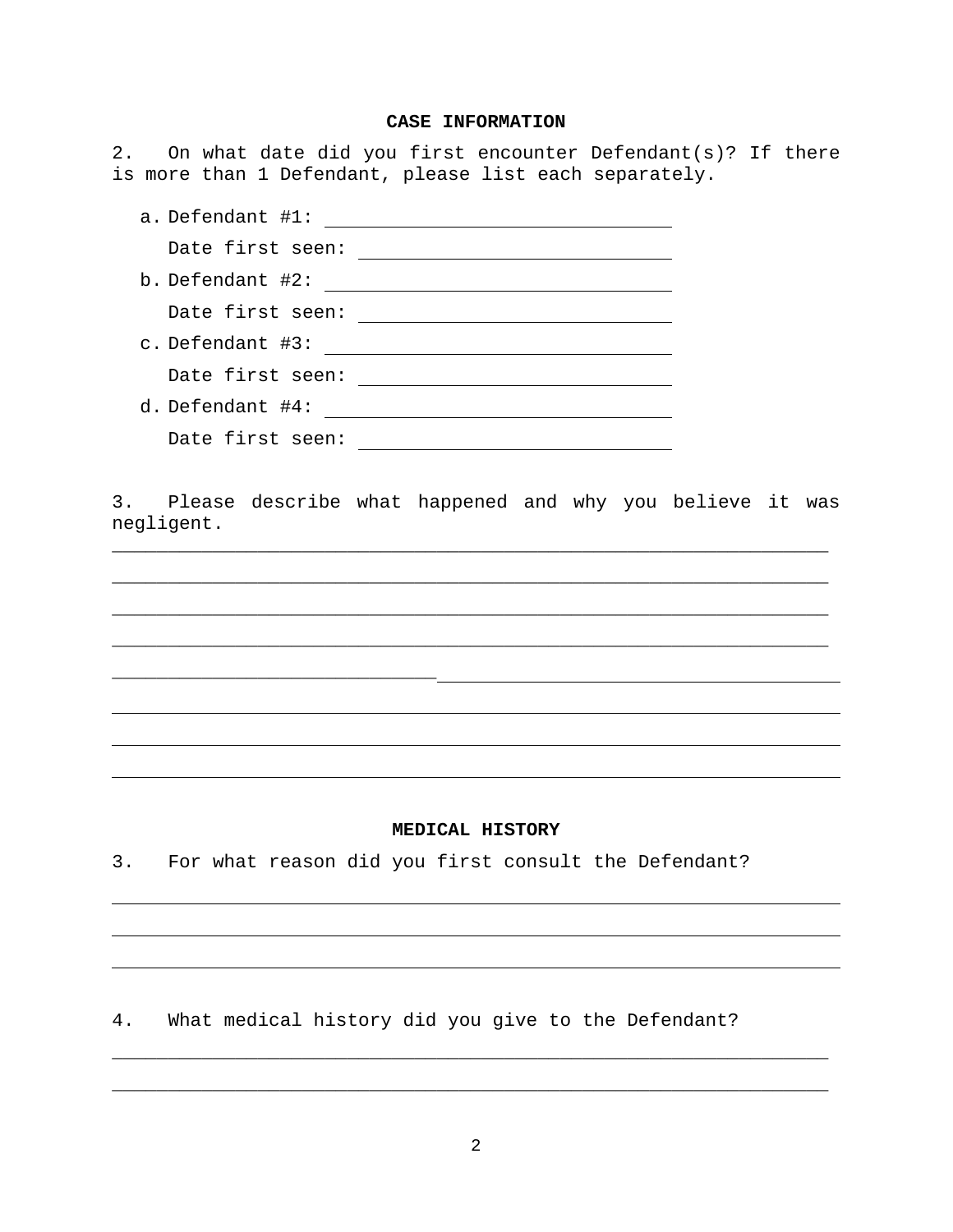5. Describe the first examination by Defendant.

6. As detailed as possible, please list, in date order, your recollection of encounters with Defendants and treatment given.

\_\_\_\_\_\_\_\_\_\_\_\_\_\_\_\_\_\_\_\_\_\_\_\_\_\_\_\_\_\_\_\_\_\_\_\_\_\_\_\_\_\_\_\_\_\_\_\_\_\_\_\_\_\_\_\_\_\_\_\_\_\_\_\_

\_\_\_\_\_\_\_\_\_\_\_\_\_\_\_\_\_\_\_\_\_\_\_\_\_\_\_\_\_\_\_\_\_\_\_\_\_\_\_\_\_\_\_\_\_\_\_\_\_\_\_\_\_\_\_\_\_\_\_\_\_\_\_\_

7. Name each Defendant you believe was negligent and state what he/she did, or did not do, that you believe constitutes negligence?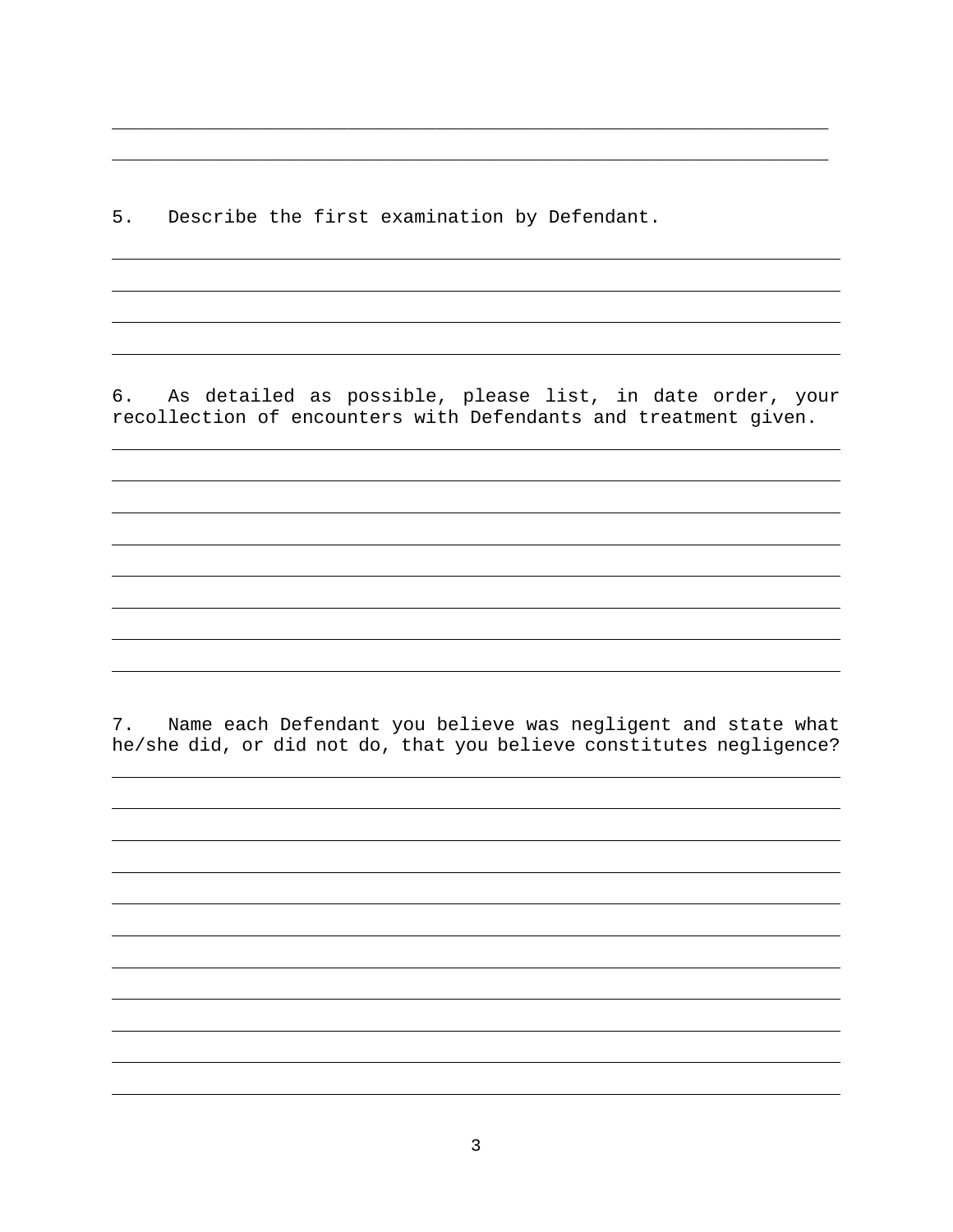## **WITNESSES – FAMILY AND FRIENDS**

8. List three to five **family members** who can best explain how the injuries from the claim have affected the Plaintiff's life:

| а.    |  |
|-------|--|
|       |  |
|       |  |
| b.    |  |
|       |  |
|       |  |
| $C$ . |  |
|       |  |
|       |  |
| d.    |  |
|       |  |
|       |  |
| e.    |  |
|       |  |
|       |  |
|       |  |

9. List three to five **non-family members** (co-workers, friends, neighbors, etc.) who can best explain how the injuries from the claim have affected the Plaintiff's life.

| a.             |                      |  |
|----------------|----------------------|--|
|                | Relationship to you: |  |
|                |                      |  |
| b.             |                      |  |
|                |                      |  |
|                |                      |  |
| $\mathsf{C}$ . |                      |  |
|                |                      |  |
|                |                      |  |
| d.             | Name:                |  |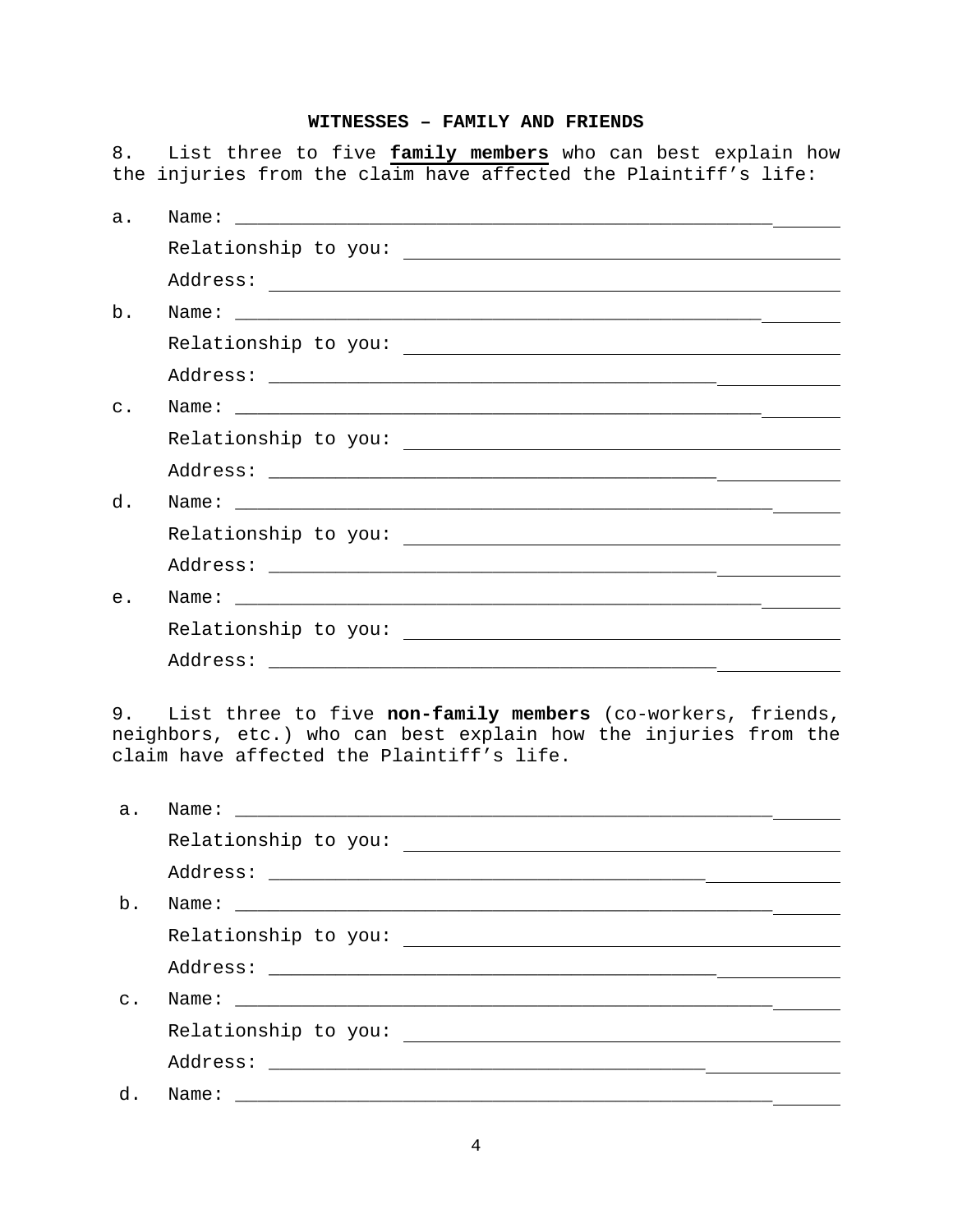| $e$ . |                                                                                                                                   |  |
|-------|-----------------------------------------------------------------------------------------------------------------------------------|--|
|       |                                                                                                                                   |  |
|       |                                                                                                                                   |  |
|       |                                                                                                                                   |  |
|       | FACT WITNESSES - NOT FAMILY OR FRIENDS                                                                                            |  |
|       | 10. List all people (medical personnel, drivers, WHO ELSE?) who<br>know facts about the situation involving malpractice:          |  |
|       |                                                                                                                                   |  |
|       |                                                                                                                                   |  |
|       |                                                                                                                                   |  |
|       |                                                                                                                                   |  |
|       |                                                                                                                                   |  |
|       |                                                                                                                                   |  |
|       |                                                                                                                                   |  |
|       |                                                                                                                                   |  |
|       |                                                                                                                                   |  |
|       |                                                                                                                                   |  |
|       |                                                                                                                                   |  |
|       |                                                                                                                                   |  |
|       |                                                                                                                                   |  |
|       |                                                                                                                                   |  |
|       |                                                                                                                                   |  |
|       |                                                                                                                                   |  |
|       | e. Name:<br><u> 1999 - Jan James James James James James James James James James James James James James James James James Ja</u> |  |
|       |                                                                                                                                   |  |
|       |                                                                                                                                   |  |
|       | Phone:                                                                                                                            |  |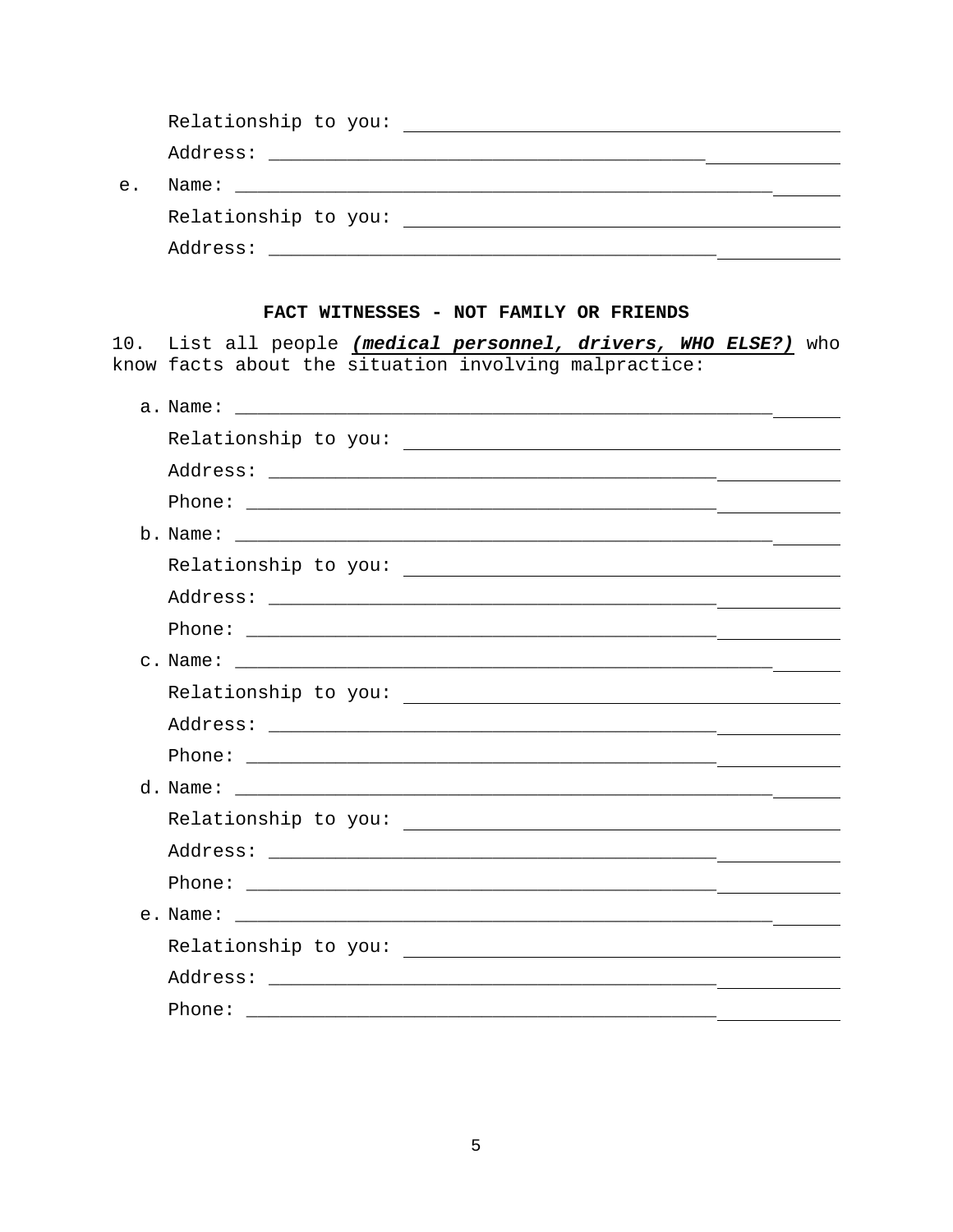## **MEDICAL BACKGROUND**

# **DEFENSE WILL OBTAIN YOUR RECORDS FROM ALL PAST MEDICAL PROVIDERS. PLEASE BE AS THOROUGH AS POSSIBLE WHEN ANSWERING THIS QUESTION.**

11. **For the last ten years**, list every **hospital** admission for Plaintiff.

| Dates of Admission: from: ______________ to: ________________ |  |
|---------------------------------------------------------------|--|
| Reason for Admission:                                         |  |

12.**For the last ten years**, have you undergone a physical examination in connection with your employment or any application for employment? If so, please provide copies.

\_\_\_\_\_\_\_ Yes \_\_\_\_\_\_\_ No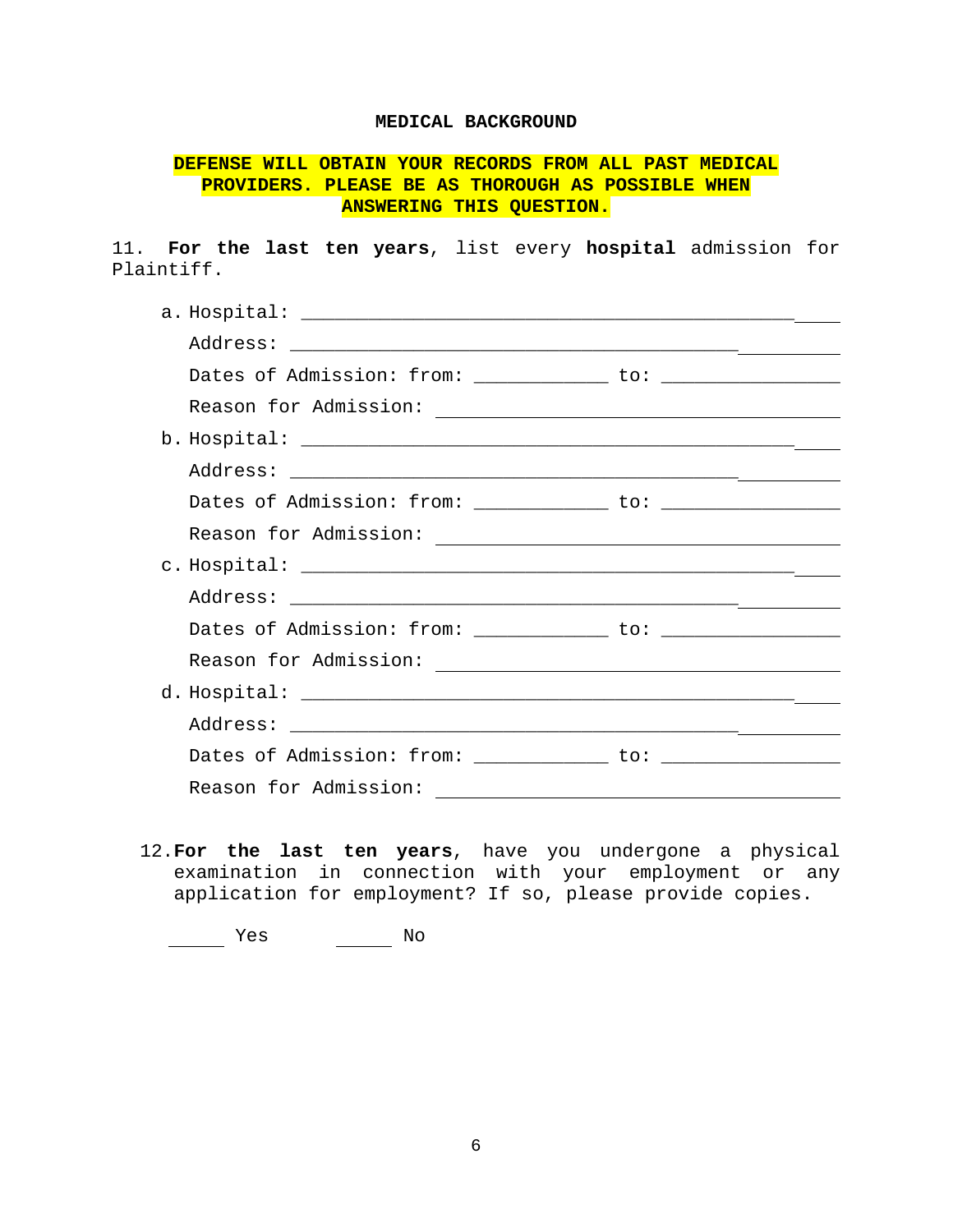13. **Separate from this incident**, have you ever suffered from other disease or injury?

14. **For the last ten years**, please list primary (family) doctors you have treated with. List any conditions your primary doctor has treated you for.

15. **For the last ten years**, please list all other healthcare providers you have consulted or treated with.

a. Doctor: Address: \_\_\_\_\_\_\_\_\_\_\_\_\_\_\_\_\_\_\_\_\_\_\_\_\_\_\_\_\_\_\_\_\_\_\_\_\_\_\_\_ Phone Number: \_\_\_\_\_\_\_\_\_\_\_\_\_\_\_\_\_\_\_\_\_\_\_\_\_\_\_\_\_\_\_\_\_\_\_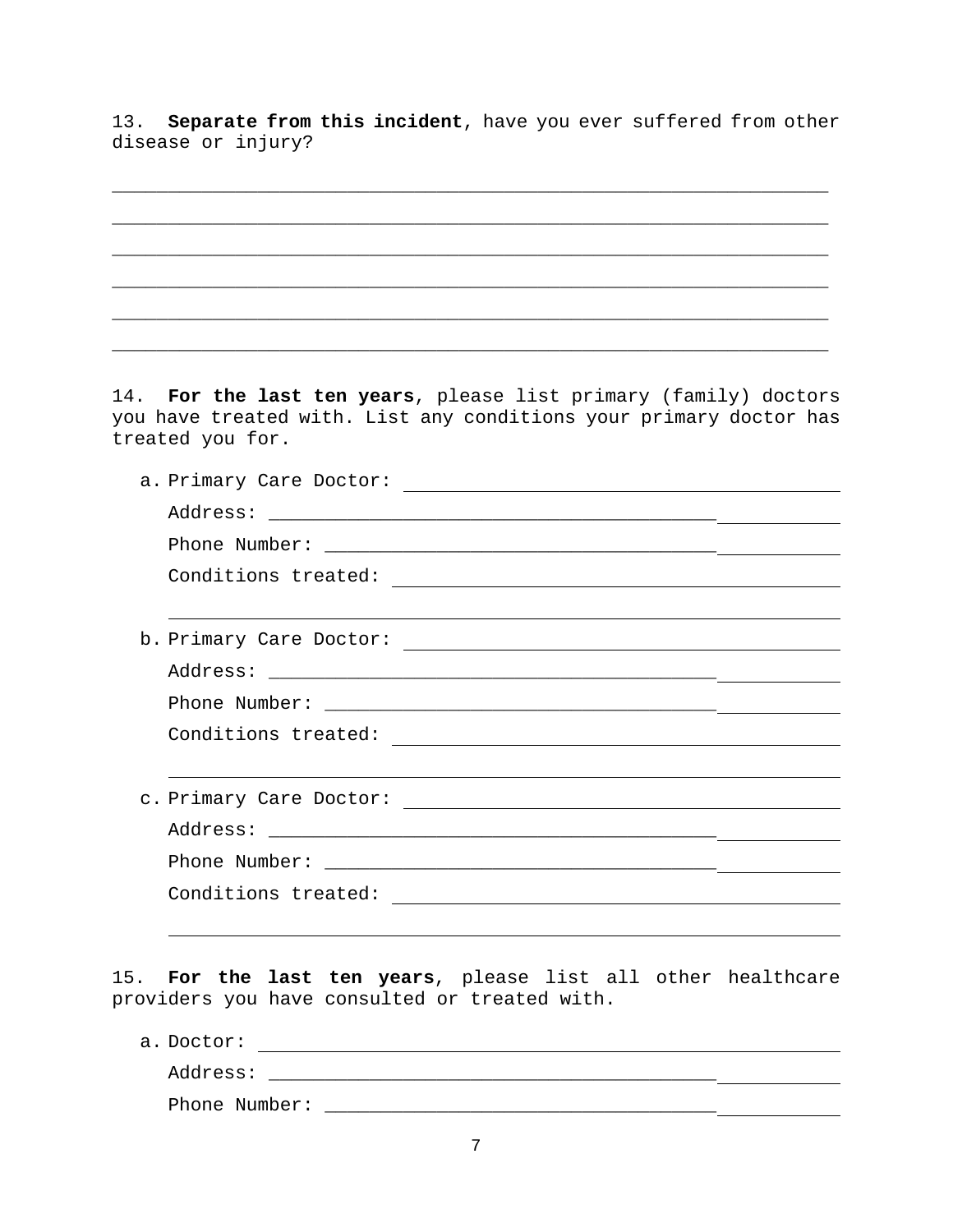|  | and the contract of the contract of the |
|--|-----------------------------------------|
|  |                                         |
|  |                                         |
|  |                                         |
|  |                                         |
|  |                                         |
|  |                                         |
|  |                                         |
|  |                                         |

16. Has any Defendant, healthcare provider, or any medical professional advised you that someone made a mistake or committed malpractice? If so, please explain what they said and state the names, addresses, and phone numbers of the individual(s):

\_\_\_\_\_\_\_\_\_\_\_\_\_\_\_\_\_\_\_\_\_\_\_\_\_\_\_\_\_\_\_\_\_\_\_\_\_\_\_\_\_\_\_\_\_\_\_\_\_\_\_\_\_\_\_\_\_\_\_\_\_\_\_\_

\_\_\_\_\_\_\_\_\_\_\_\_\_\_\_\_\_\_\_\_\_\_\_\_\_\_\_\_\_\_\_\_\_\_\_\_\_\_\_\_\_\_\_\_\_\_\_\_\_\_\_\_\_\_\_\_\_\_\_\_\_\_\_\_

\_\_\_\_\_\_\_\_\_\_\_\_\_\_\_\_\_\_\_\_\_\_\_\_\_\_\_\_\_\_\_\_\_\_\_\_\_\_\_\_\_\_\_\_\_\_\_\_\_\_\_\_\_\_\_\_\_\_\_\_\_\_\_\_

\_\_\_\_\_\_\_\_\_\_\_\_\_\_\_\_\_\_\_\_\_\_\_\_\_\_\_\_\_\_\_\_\_\_\_\_\_\_\_\_\_\_\_\_\_\_\_\_\_\_\_\_\_\_\_\_\_\_\_\_\_\_\_\_

\_\_\_\_\_\_\_\_\_\_\_\_\_\_\_\_\_\_\_\_\_\_\_\_\_\_\_\_\_\_\_\_\_\_\_\_\_\_\_\_\_\_\_\_\_\_\_\_\_\_\_\_\_\_\_\_\_\_\_\_\_\_\_\_

\_\_\_\_\_\_\_\_\_\_\_\_\_\_\_\_\_\_\_\_\_\_\_\_\_\_\_\_\_\_\_\_\_\_\_\_\_\_\_\_\_\_\_\_\_\_\_\_\_\_\_\_\_\_\_\_\_\_\_\_\_\_\_\_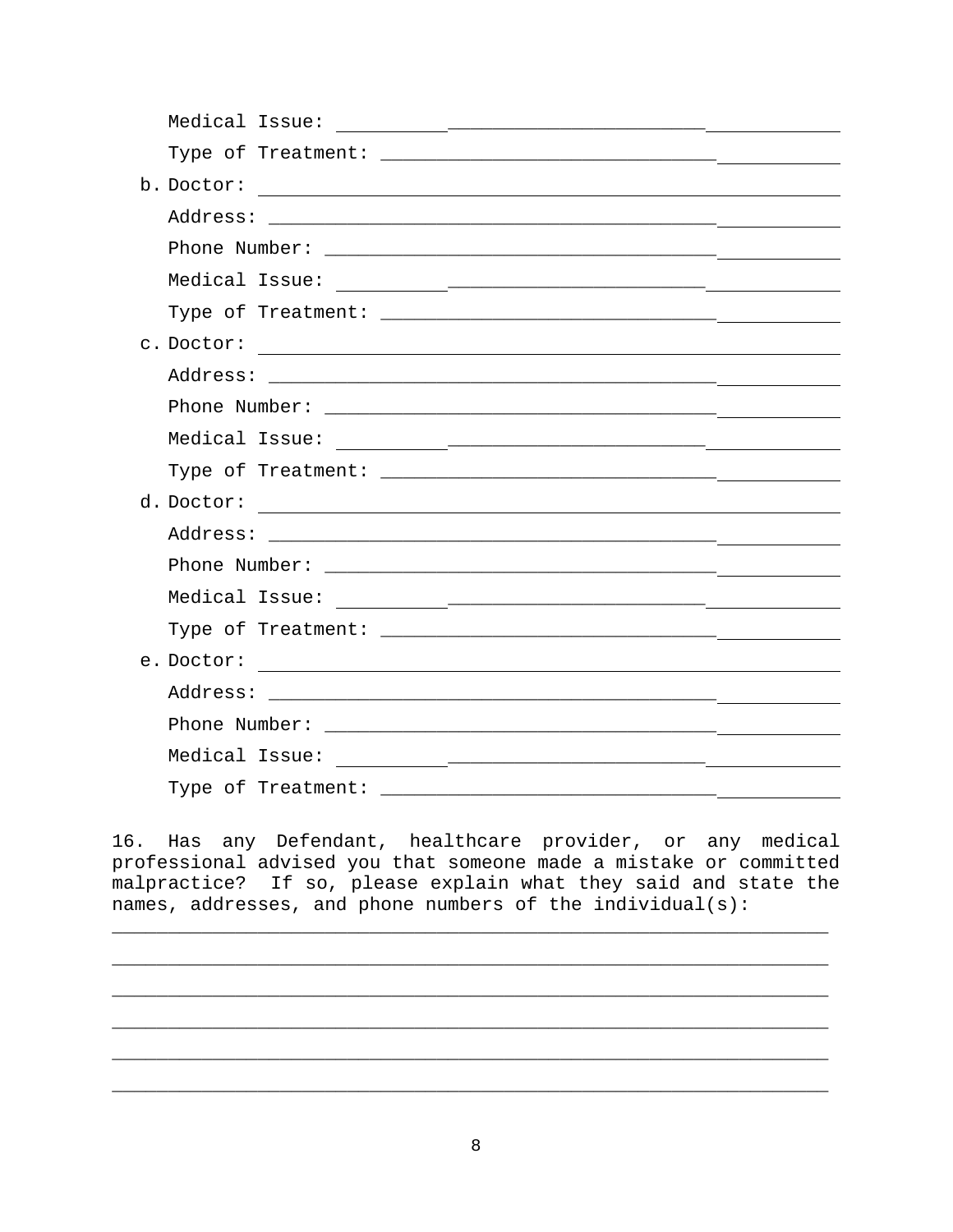17. Have you ever made a claim or filed a lawsuit against anyone arising out of any sort of personal injury? If so, please complete the following.

| b. What town/county was the lawsuit filed in? __________________________________                                                                                                                                                                                                                           |
|------------------------------------------------------------------------------------------------------------------------------------------------------------------------------------------------------------------------------------------------------------------------------------------------------------|
|                                                                                                                                                                                                                                                                                                            |
| d. Name and address of attorney: $\frac{1}{2}$ $\frac{1}{2}$ $\frac{1}{2}$ $\frac{1}{2}$ $\frac{1}{2}$ $\frac{1}{2}$ $\frac{1}{2}$ $\frac{1}{2}$ $\frac{1}{2}$ $\frac{1}{2}$ $\frac{1}{2}$ $\frac{1}{2}$ $\frac{1}{2}$ $\frac{1}{2}$ $\frac{1}{2}$ $\frac{1}{2}$ $\frac{1}{2}$ $\frac{1}{2}$ $\frac{1}{2}$ |
|                                                                                                                                                                                                                                                                                                            |
|                                                                                                                                                                                                                                                                                                            |
|                                                                                                                                                                                                                                                                                                            |
| g. Amount of settlement or verdict: _____________ _________________                                                                                                                                                                                                                                        |
|                                                                                                                                                                                                                                                                                                            |

### **DAMAGES**

# **THE AMOUNT OF RECOVERY IS AFFECTED BY THE DAMAGES AND EXPENSES INCURRED AS A RESULT OF THE MALPRACTICE. IT IS IMPORTANT THAT YOU FULLY LIST ALL INFORMATION REGARDING THE PLAINTIFF'S INJURIES AND EXPENSES AS A RESULT OF THIS MALPRACTICE**

18. State in detail all injuries received due to the negligence. (Physical condition and limitations, scars, deformities, headaches, stress, mental health, pains, limitations, discoloration, surgeries, future medical care, medicines, etc.)

\_\_\_\_\_\_\_\_\_\_\_\_\_\_\_\_\_\_\_\_\_\_\_\_\_\_\_\_\_\_\_\_\_\_\_\_\_\_\_\_\_\_\_\_\_\_\_\_\_\_\_\_\_\_\_\_\_\_\_\_\_\_\_\_

\_\_\_\_\_\_\_\_\_\_\_\_\_\_\_\_\_\_\_\_\_\_\_\_\_\_\_\_\_\_\_\_\_\_\_\_\_\_\_\_\_\_\_\_\_\_\_\_\_\_\_\_\_\_\_\_\_\_\_\_\_\_\_\_

\_\_\_\_\_\_\_\_\_\_\_\_\_\_\_\_\_\_\_\_\_\_\_\_\_\_\_\_\_\_\_\_\_\_\_\_\_\_\_\_\_\_\_\_\_\_\_\_\_\_\_\_\_\_\_\_\_\_\_\_\_\_\_\_

\_\_\_\_\_\_\_\_\_\_\_\_\_\_\_\_\_\_\_\_\_\_\_\_\_\_\_\_\_\_\_\_\_\_\_\_\_\_\_\_\_\_\_\_\_\_\_\_\_\_\_\_\_\_\_\_\_\_\_\_\_\_\_\_

\_\_\_\_\_\_\_\_\_\_\_\_\_\_\_\_\_\_\_\_\_\_\_\_\_\_\_\_\_\_\_\_\_\_\_\_\_\_\_\_\_\_\_\_\_\_\_\_\_\_\_\_\_\_\_\_\_\_\_

\_\_\_\_\_\_\_\_\_\_\_\_\_\_\_\_\_\_\_\_\_\_\_\_\_\_\_\_\_\_\_\_\_\_\_\_\_\_\_\_\_\_\_\_\_\_\_\_\_\_\_\_\_\_\_\_\_\_\_\_\_\_\_\_

\_\_\_\_\_\_\_\_\_\_\_\_\_\_\_\_\_\_\_\_\_\_\_\_\_\_\_\_\_\_\_\_\_\_\_\_\_\_\_\_\_\_\_\_\_\_\_\_\_\_\_\_\_\_\_\_\_\_\_\_\_\_\_\_

\_\_\_\_\_\_\_\_\_\_\_\_\_\_\_\_\_\_\_\_\_\_\_\_\_\_\_\_\_\_\_\_\_\_\_\_\_\_\_\_\_\_\_\_\_\_\_\_\_\_\_\_\_\_\_\_\_\_\_\_\_\_\_\_

\_\_\_\_\_\_\_\_\_\_\_\_\_\_\_\_\_\_\_\_\_\_\_\_\_\_\_\_\_

\_\_\_\_\_\_\_\_\_\_\_\_\_\_\_\_\_\_\_\_\_\_\_\_\_\_\_\_\_\_\_\_\_\_

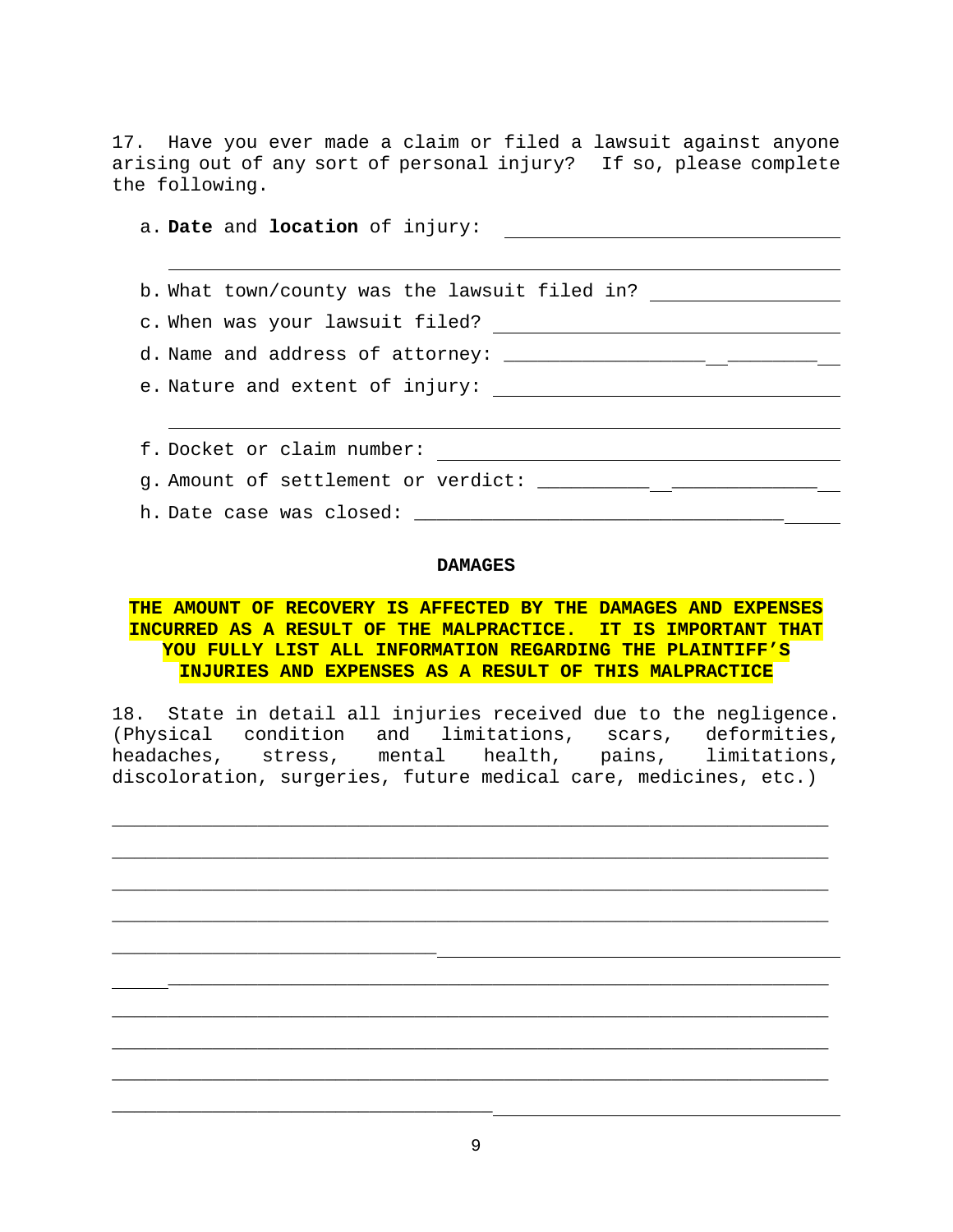19. **Other than Defendants,** list all medical providers Plaintiff treated with for the injuries suffered relating to the malpractice. If applicable, please include additional hospitalizations, physical therapists, mental health therapists, counselors, etc.

| a. Doctor/Hospital/Therapist:<br><u> 1989 - John Stein, Amerikaansk politiker (</u> |  |
|-------------------------------------------------------------------------------------|--|
|                                                                                     |  |
|                                                                                     |  |
|                                                                                     |  |
|                                                                                     |  |
|                                                                                     |  |
|                                                                                     |  |
|                                                                                     |  |
|                                                                                     |  |
|                                                                                     |  |
|                                                                                     |  |
|                                                                                     |  |
|                                                                                     |  |
|                                                                                     |  |
|                                                                                     |  |
|                                                                                     |  |

20. Describe in detail how Plaintiff is still suffering from the physical effects of the Defendant's negligence.

\_\_\_\_\_\_\_\_\_\_\_\_\_\_\_\_\_\_\_\_\_\_\_\_\_\_\_\_\_\_\_\_\_\_\_\_\_\_\_\_\_\_\_\_\_\_\_\_\_\_\_\_\_\_\_\_\_\_\_\_\_\_\_\_

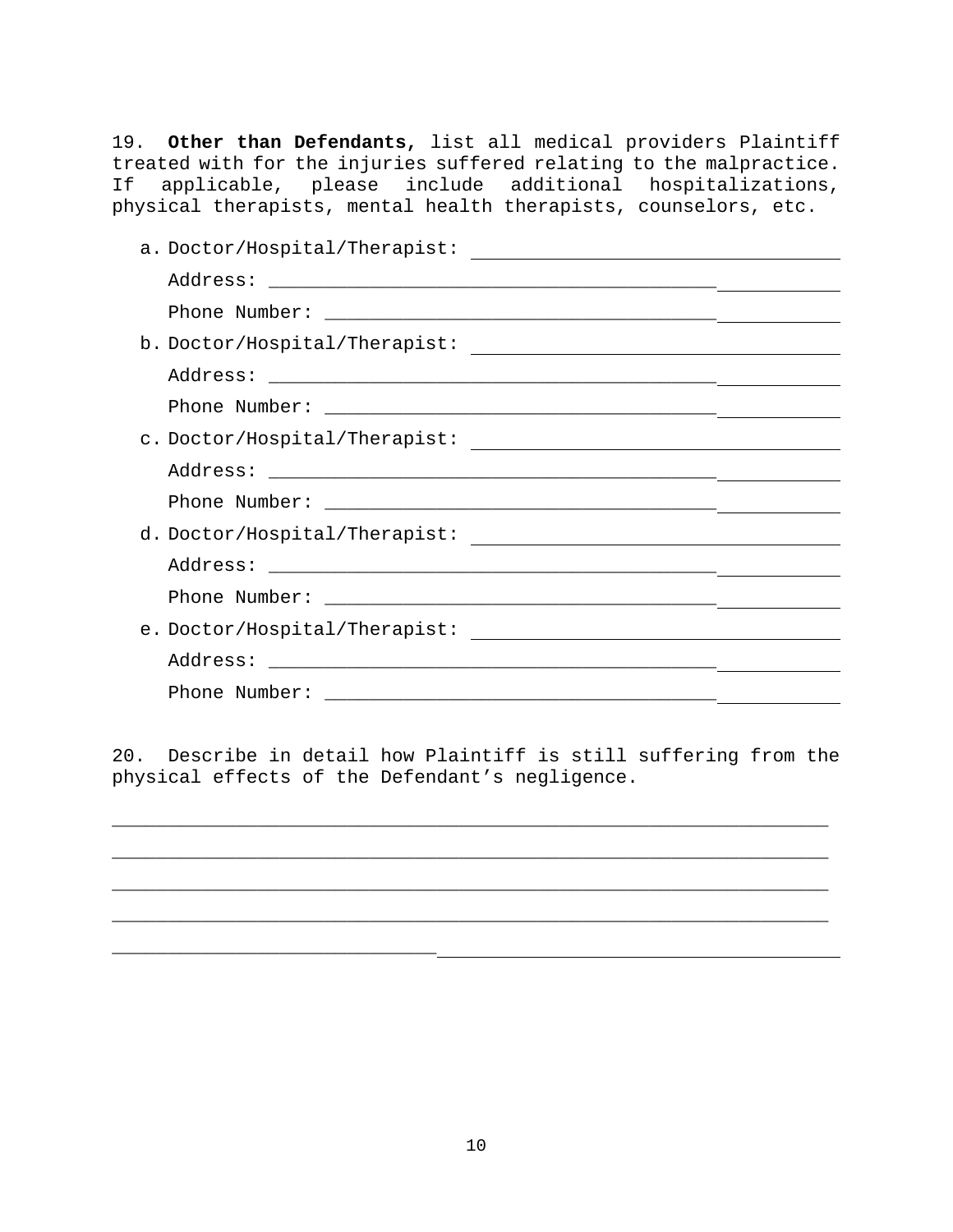Describe how the injuries have affected Plaintiff's interactions with family and friends, participating in hobbies, recreational activities, clubs, organizations, community service activities, and religious activities:

\_\_\_\_\_\_\_\_\_\_\_\_\_\_\_\_\_\_\_\_\_\_\_\_\_\_\_\_\_\_\_\_\_\_\_\_\_\_\_\_\_\_\_\_\_\_\_\_\_\_\_\_\_\_\_\_\_\_\_\_\_\_\_\_

\_\_\_\_\_\_\_\_\_\_\_\_\_\_\_\_\_\_\_\_\_\_\_\_\_\_\_\_\_\_\_\_\_\_\_\_\_\_\_\_\_\_\_\_\_\_\_\_\_\_\_\_\_\_\_\_\_\_\_\_\_\_\_\_

\_\_\_\_\_\_\_\_\_\_\_\_\_\_\_\_\_\_\_\_\_\_\_\_\_\_\_\_\_\_\_\_\_\_\_\_\_\_\_\_\_\_\_\_\_\_\_\_\_\_\_\_\_\_\_\_\_\_\_\_\_\_\_\_

\_\_\_\_\_\_\_\_\_\_\_\_\_\_\_\_\_\_\_\_\_\_\_\_\_\_\_\_\_\_\_\_\_\_\_\_\_\_\_\_\_\_\_\_\_\_\_\_\_\_\_\_\_\_\_\_\_\_\_\_\_\_\_\_

\_\_\_\_\_\_\_\_\_\_\_\_\_\_\_\_\_\_\_\_\_\_\_\_\_\_\_\_\_

\_\_\_\_\_\_\_\_\_\_\_\_\_\_\_\_\_\_\_\_\_\_\_\_\_\_\_\_\_

\_\_\_\_\_\_\_\_\_\_\_\_\_\_\_\_\_\_

List all activities which you have not been able to perform, or can only perform with difficulty, since the malpractice (such as caring for children, climbing stairs, cutting grass, doing laundry, grocery shopping, cooking, gardening, hobbies, sports, etc.)

\_\_\_\_\_\_\_\_\_\_\_\_\_\_\_\_\_\_\_\_\_\_\_\_\_\_\_\_\_\_\_\_\_\_\_\_\_\_\_\_\_\_\_\_\_\_\_\_\_\_\_\_\_\_

\_\_\_\_\_\_\_\_\_\_\_\_\_\_\_\_\_\_\_\_\_\_\_\_\_\_\_\_\_\_\_\_\_\_\_\_\_\_\_\_\_\_\_\_

### **ECONOMIC DAMAGES**

21. Did you lose time and pay from work due to the negligence? If so, please complete the following:

Employment history for five (5) years prior to malpractice:

| a. Employer:  |
|---------------|
| Address:      |
| Job Title:    |
| Description:  |
| Income:       |
| Date started: |
| Date stopped: |
|               |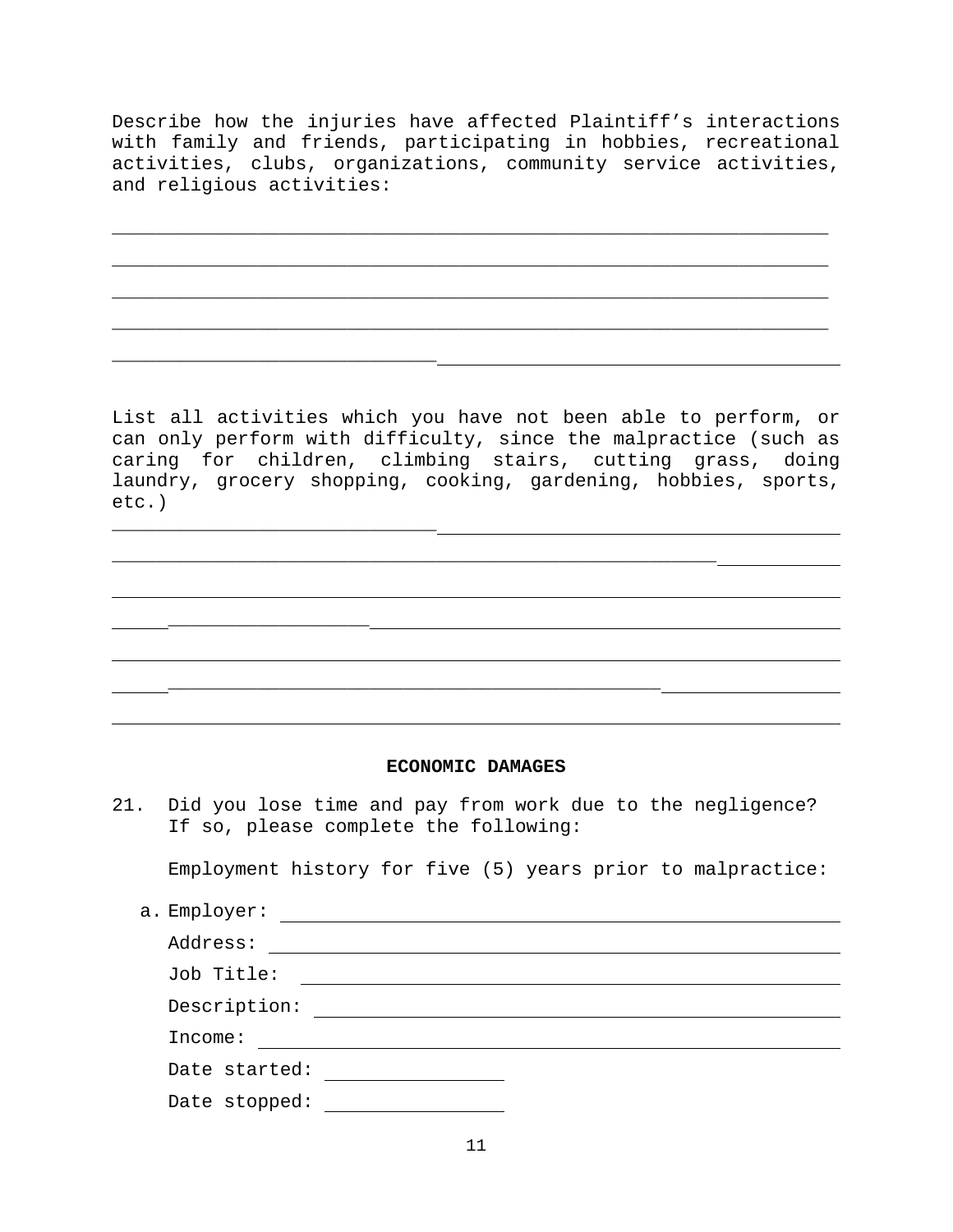| b. Employer:<br><u> 1989 - Johann Stoff, amerikansk politiker (d. 1989)</u>                                        |
|--------------------------------------------------------------------------------------------------------------------|
|                                                                                                                    |
|                                                                                                                    |
|                                                                                                                    |
| Income:                                                                                                            |
|                                                                                                                    |
| Date stopped: _________________                                                                                    |
|                                                                                                                    |
| Education History (most recent first):<br>22.                                                                      |
|                                                                                                                    |
|                                                                                                                    |
|                                                                                                                    |
|                                                                                                                    |
|                                                                                                                    |
|                                                                                                                    |
|                                                                                                                    |
|                                                                                                                    |
|                                                                                                                    |
|                                                                                                                    |
|                                                                                                                    |
|                                                                                                                    |
| If Plaintiff's medical bills were paid by Medicare, Medicaid,                                                      |
| and/or an ERISA-funded private health insurance plan, they are<br>entitled to be repaid at the time of settlement. |
|                                                                                                                    |
| 23. Name of health insurance carrier:                                                                              |

| --- |                 |  |  |
|-----|-----------------|--|--|
|     | Policy number:  |  |  |
|     | Effective date: |  |  |

24. Has Plaintiff received, or is he/she currently receiving, Medicare benefits of any kind?

Yes No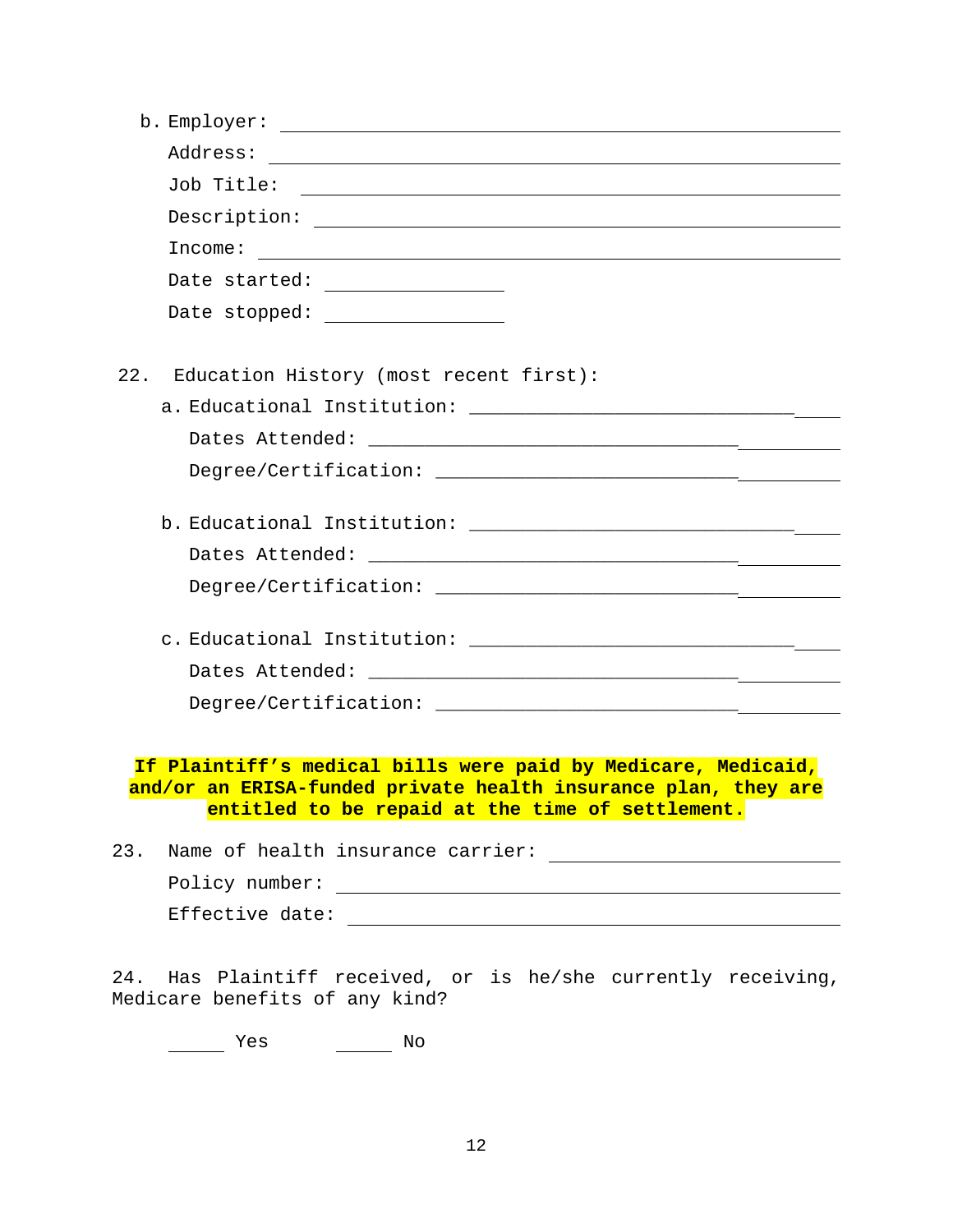25. Has Plaintiff received, or is he/she currently receiving, Medicaid benefits of any kind?

Yes No

26. Has Plaintiff received, or is he/she currently receiving, Social Security Disability benefits?

Yes No

27. Will Plaintiff become eligible for Medicare in the next 2 years?

where the Monte of the Monte of the Monte of the Monte of the Monte of the Monte of the Monte of the Monte of the Mo

### **SOCIAL MEDIA – WARNING!**

**Any information, pictures or videos posted on social networking sites and the internet may affect your claim. Even if your account is set to 'private', all information maybe shared or accessed during the discovery period of the lawsuit.** 

28. Please complete the following with your username(s): (Ex.: Facebook – Lomurro Law Firm)

|                                   | Facebook:<br><u> 1989 - Andrea State Barbara, política e a f</u> | Instagram: ____________________                                                                                                                                                                                                                                                                                                                                    |  |  |  |
|-----------------------------------|------------------------------------------------------------------|--------------------------------------------------------------------------------------------------------------------------------------------------------------------------------------------------------------------------------------------------------------------------------------------------------------------------------------------------------------------|--|--|--|
|                                   | Twitter:                                                         | $\begin{picture}(150,10) \put(0,0){\vector(1,0){100}} \put(15,0){\vector(1,0){100}} \put(15,0){\vector(1,0){100}} \put(15,0){\vector(1,0){100}} \put(15,0){\vector(1,0){100}} \put(15,0){\vector(1,0){100}} \put(15,0){\vector(1,0){100}} \put(15,0){\vector(1,0){100}} \put(15,0){\vector(1,0){100}} \put(15,0){\vector(1,0){100}} \put(15,0){\vector(1,0){100}}$ |  |  |  |
| Other sites Plaintiff belongs to: |                                                                  |                                                                                                                                                                                                                                                                                                                                                                    |  |  |  |
|                                   | a.                                                               |                                                                                                                                                                                                                                                                                                                                                                    |  |  |  |
|                                   | $\mathbf{b}$ .                                                   |                                                                                                                                                                                                                                                                                                                                                                    |  |  |  |
|                                   | $\overline{c}$ .                                                 |                                                                                                                                                                                                                                                                                                                                                                    |  |  |  |
|                                   | 29. Have you ever been convicted of a crime? If so, state:       |                                                                                                                                                                                                                                                                                                                                                                    |  |  |  |
|                                   | Date of offense:                                                 |                                                                                                                                                                                                                                                                                                                                                                    |  |  |  |
|                                   | Township of arrest:                                              |                                                                                                                                                                                                                                                                                                                                                                    |  |  |  |
|                                   | charge(s):                                                       |                                                                                                                                                                                                                                                                                                                                                                    |  |  |  |
|                                   | Disposition:                                                     |                                                                                                                                                                                                                                                                                                                                                                    |  |  |  |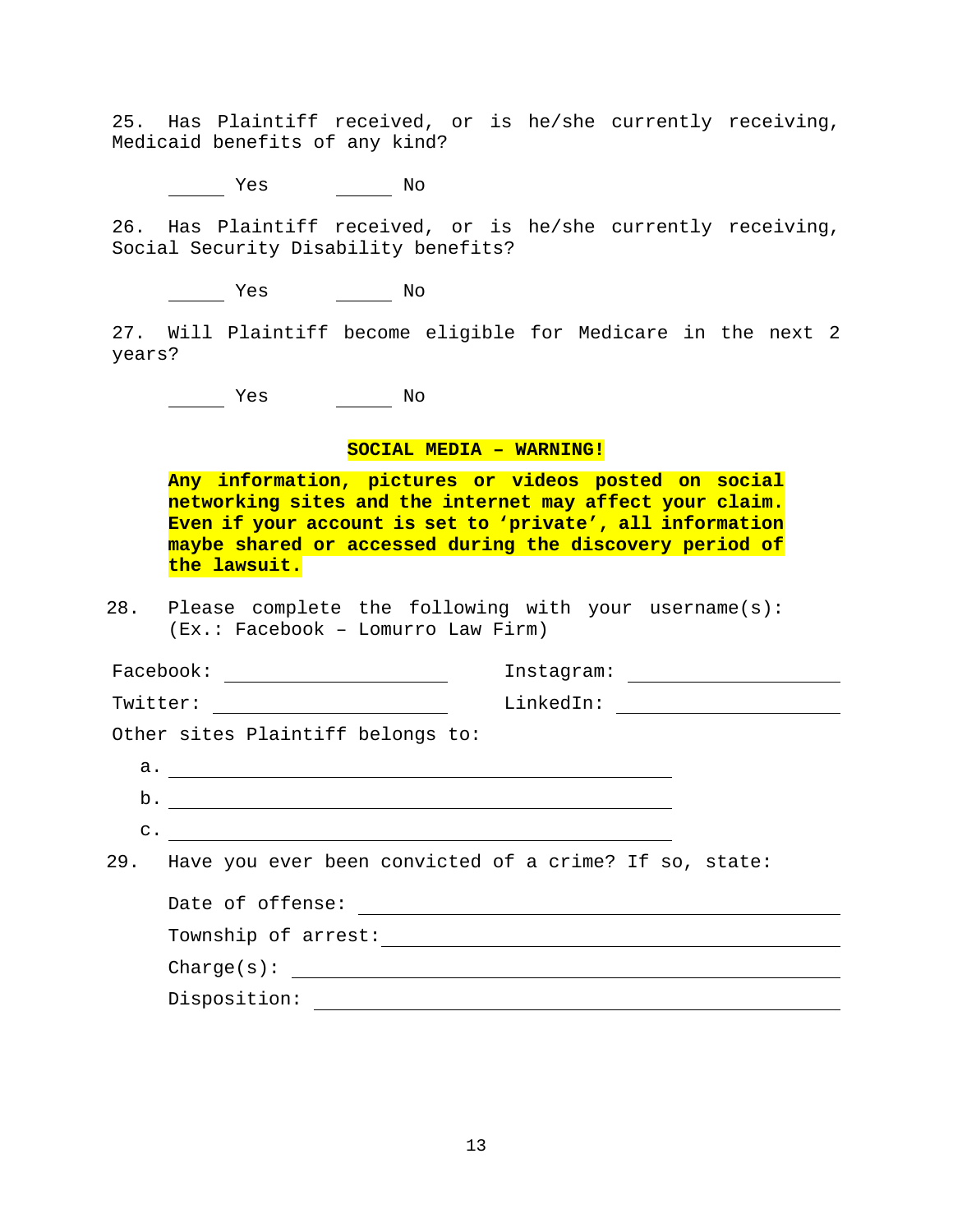30. Is there now, or has there ever been, a restriction on Plaintiff's driver's license? If so, please explain.

**Do not delete anything from your profile(s) during the course of litigation. In all personal injury cases, all plaintiffs are required to preserve, maintain, and are instructed to NOT destroy, delete, alter, modify or misplace any information contained in their personal social networking profiles.** 

By signing below, I acknowledge that I will not destroy, delete, alter, modify, or 'misplace' any information contained in my social networking site accounts including but not limited to Facebook, Twitter, Instagram LinkedIn, or the like, throughout the course of this litigation.

Acknowledged by:

## **CONCLUSION**

 Please use the below space for any information you thought of which we have not asked above. If you believe the information may be of some assistance to us in serving you, please state it here, no matter how silly, trivial, or embarrassing it may seem.

\_\_\_\_\_\_\_\_\_\_\_\_\_\_\_\_\_\_\_\_\_\_\_\_\_\_\_\_\_\_\_\_\_\_\_\_\_\_\_\_\_\_\_\_\_\_\_\_\_\_\_\_\_\_\_\_\_\_\_\_\_\_

\_\_\_\_\_\_\_\_\_\_\_\_\_\_\_\_\_\_\_\_\_\_\_\_\_\_\_\_\_\_\_\_\_\_\_\_\_\_\_\_\_\_\_\_\_\_\_\_\_\_\_\_\_\_\_\_\_\_\_\_\_\_

\_\_\_\_\_\_\_\_\_\_\_\_\_\_\_\_\_\_\_\_\_\_\_\_\_\_\_\_\_\_\_\_\_\_\_\_\_\_\_\_\_\_\_\_\_\_\_\_\_\_\_\_\_\_\_\_\_\_\_\_\_\_

\_\_\_\_\_\_\_\_\_\_\_\_\_\_\_\_\_\_\_\_\_\_\_\_\_\_\_\_\_\_\_\_\_\_\_\_\_\_\_\_\_\_\_\_\_\_\_\_\_\_\_\_\_\_\_\_\_\_\_\_\_\_

\_\_\_\_\_\_\_\_\_\_\_\_\_\_\_\_\_\_\_\_\_\_\_\_\_\_\_\_\_\_\_\_\_\_\_\_\_\_\_\_\_\_\_\_\_\_\_\_\_\_\_\_\_\_\_\_\_\_\_\_\_\_

\_\_\_\_\_\_\_\_\_\_\_\_\_\_\_\_\_\_\_\_\_\_\_\_\_\_\_\_\_\_\_\_\_\_\_\_\_\_\_\_\_\_\_\_\_\_\_\_\_\_\_\_\_\_\_\_\_\_\_\_\_\_

\_\_\_\_\_\_\_\_\_\_\_\_\_\_\_\_\_\_\_\_\_\_\_\_\_\_\_\_\_\_\_\_\_\_\_\_\_\_\_\_\_\_\_\_\_\_\_\_\_\_\_\_\_\_\_\_\_\_\_\_\_\_

**I HAVE READ THE ABOVE STATEMENTS AND THEY ARE TRUE AND CORRECT TO THE BEST OF MY KNOWLEDGE.** 

Signature Date

\_\_\_\_\_\_\_\_\_\_\_\_\_\_\_\_\_\_\_\_\_\_\_\_\_\_\_\_ \_\_\_\_\_\_\_\_\_\_\_\_\_\_\_\_\_\_\_